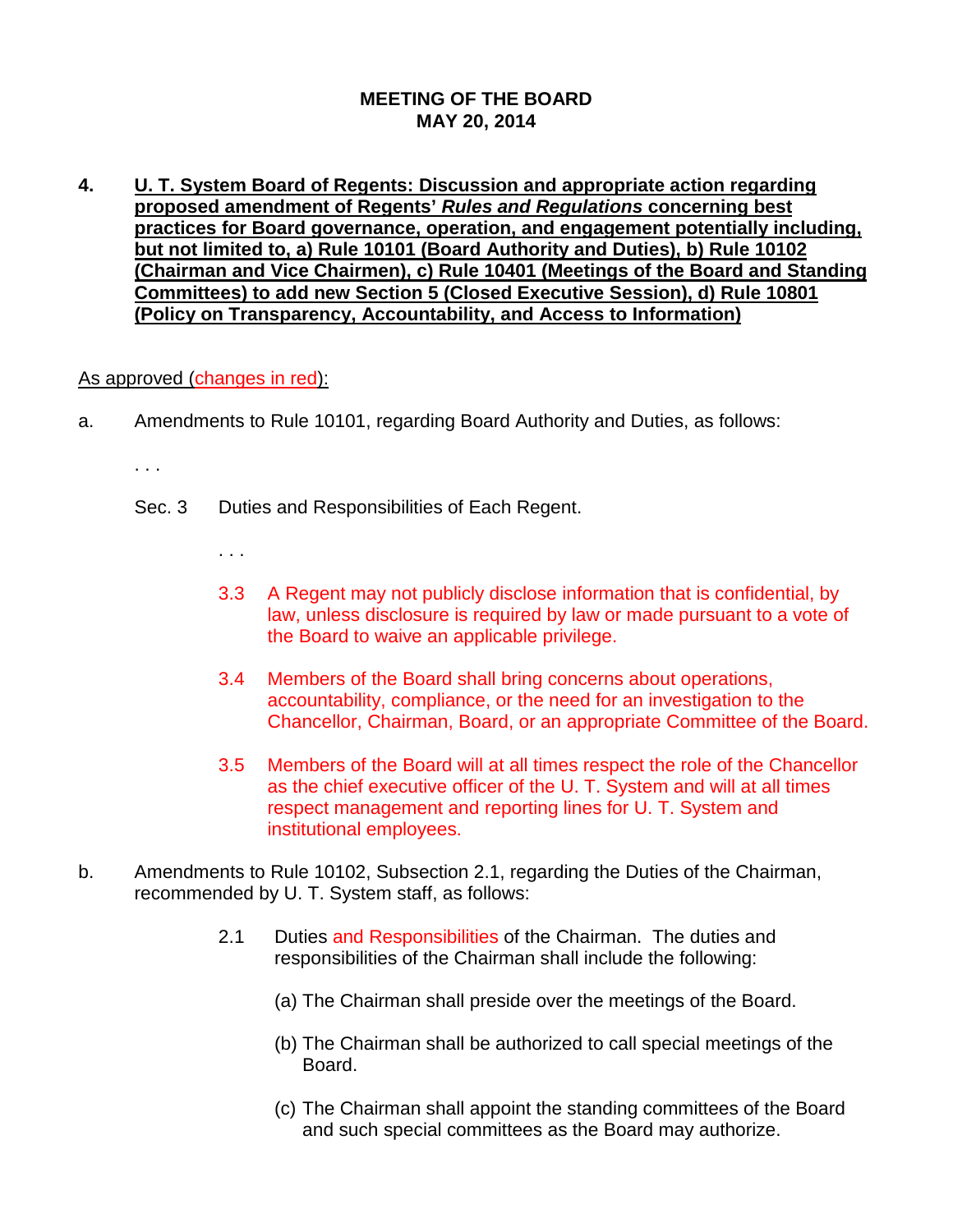- (d) The Chairman shall appoint ad hoc committees as necessary to address special issues.
- (e) The Chairman shall be a nonvoting ex officio member of all standing and special committees of the Board.
- (f) The Chairman, as the Board's elected leader, serves as the day-today administrative leader of the Board.
- c. Amendments to Rule 10401, regarding Meetings of the Board and Standing Committees, to add a new Section 5 as follows:
	- Sec. 5 Closed Executive Session.
		- 5.1 Closed executive sessions may be convened as authorized by State law.
		- 5.2 The Board recognizes the importance of the confidentiality of executive session discussions as authorized by the Texas Open Meetings Act. In compliance with State law, the Board has determined that the only recording or notes that document executive session discussions may be a certified agenda or a recording prepared by Board Office staff. Other recordings, notes, or third party communications are not authorized.
- d. Amendments to Rule 10801 (Policy on Transparency, Accountability, and Access to Information), Subsection 5.4, regarding Requests by Members of the Board of Regents and Chancellor, as follows:
	- 5.4 Requests by Members of the Board of Regents and Chancellor.
		- . . .
		- 5.4.2 Except for a request processed under Subsection 5.4.4, requests by an individual Regent for information shall be submitted to the Chancellor in writing by the requesting Regent, with a copy to the Board Chairman and General Counsel to the Board. An individual Regent's written request for information shall identify the need for the information requested and shall provide a requested deadline for response if the request is time-sensitive.
		- . . .
		- 5.4.5 Within 5 business days of the receipt of a Regent's information request, the Chancellor's Office will provide the requesting Regent with an estimated date for delivery or production. The Board requires all U. T. System Administration and U. T. System institutional employees to respond thoroughly and appropriately to requests for information from a member of the Board or the Chancellor, without undue delay. In the rare circumstance when there are concerns about a Regent's request, the matter will be discussed with the Regent within 5 business days of receipt of the request. If concerns are unresolved following discussion with the Regent, the matter will be presented to the Board as quickly as possible,